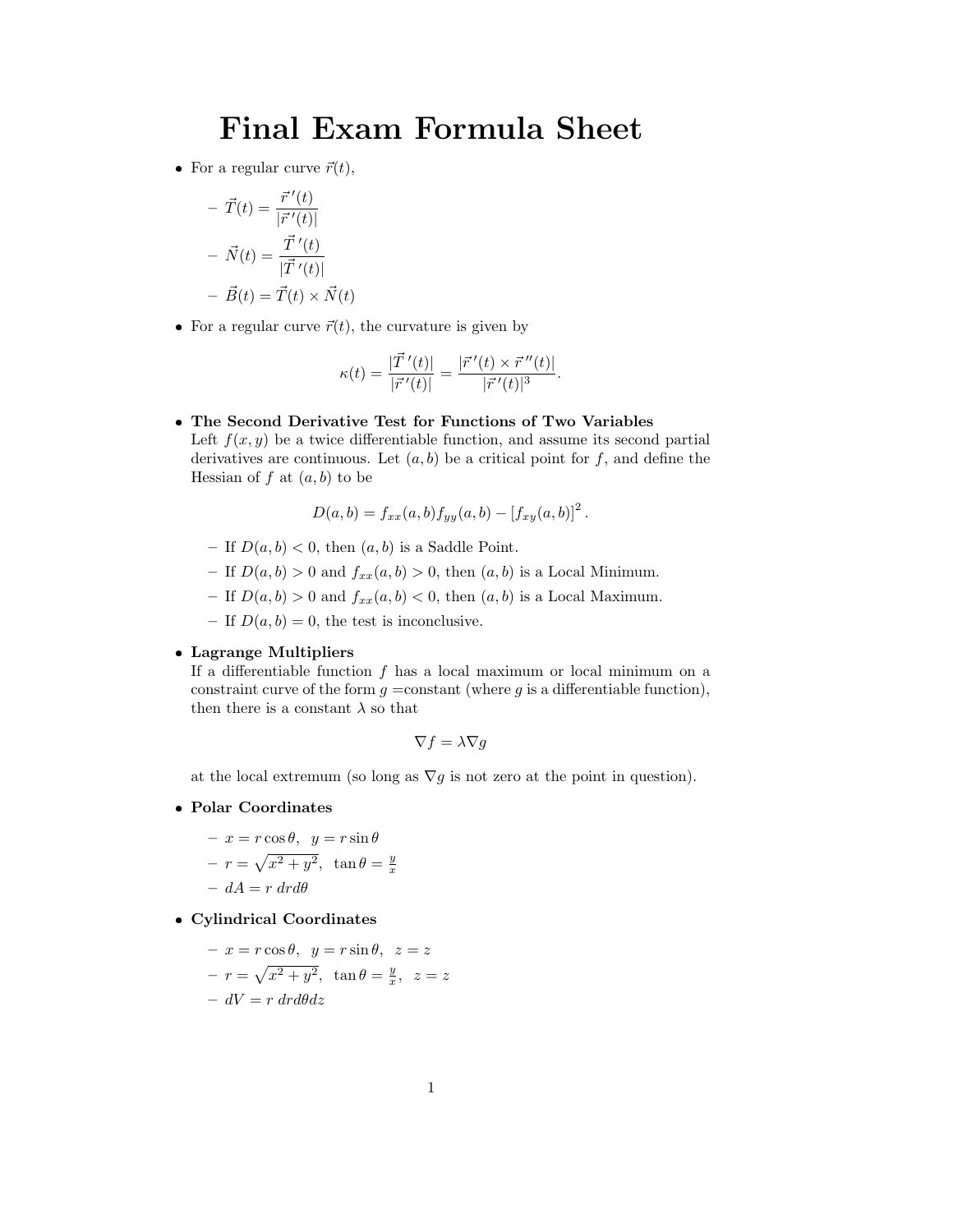### Spherical Coordinates

$$
- x = \rho \cos \theta \sin \varphi, \quad y = \rho \sin \theta \sin \varphi, \quad z = \rho \cos \varphi
$$

$$
- \rho = \sqrt{x^2 + y^2 + z^2}, \quad \tan \theta = \frac{y}{x}, \quad \varphi = \arccos(z/\rho)
$$

$$
- dV = \rho^2 \sin \varphi \, d\rho d\theta d\varphi
$$

### Change of Variables in Multiple Integrals

Suppose a transformation T given by  $x = g(u, v)$  and  $y = h(u, v)$  is one-to-one (except perhaps on the boundary of  $\mathcal{D}$ ), maps a region  $\mathcal D$  in the uv-plane to a region  $\mathcal C$  in the xy-plane, and g and h have continuous partial derivatives in a region containing  $D$ . If f is a continuous function over the region  $C$ , then

$$
\iint_{\mathcal{C}} f(x, y) dx dy = \iint_{\mathcal{D}} f(g(u, v), h(u, v)) \left| \frac{\partial(x, y)}{\partial(u, v)} \right| du dv,
$$

where the Jacobian of the transformation is given by

$$
\frac{\partial(x,y)}{\partial(u,v)} = \begin{vmatrix} \frac{\partial x}{\partial u} & \frac{\partial y}{\partial u} \\ \frac{\partial x}{\partial v} & \frac{\partial y}{\partial v} \end{vmatrix}.
$$

The analogous statement holds for triple integrals.

## Conservative Vector Fields and Path Independence

If a vector field  $\vec{F}$  is defined on a simply connected open domain and the components of  $\vec{F}$  have continuous partial derivatives, then  $\vec{F}$  is conservative if and only if

$$
\nabla \times \vec{F} = \vec{0}
$$

(i.e. there is a potential function f so that  $\nabla f = \vec{F}$ ). Line integrals of conservative vector fields are independent of path.

### Green's Theorem

Suppose a vector field  $\vec{F}(x, y) = P(x, y)\hat{i} + Q(x, y)\hat{j}$  has continuous partial derivatives on an open set in the plane containing the region  $D$  whose boundary is a positively oriented, piecewise smooth simple closed curve  $C$ . Then the counter-clockwise circulation around  $\mathcal C$  is given by

$$
\oint_{\mathcal{C}} \vec{F} \cdot d\vec{r} = \oint_{\mathcal{C}} P dx + Q dy = \iint_{\mathcal{D}} \frac{\partial Q}{\partial x} - \frac{\partial P}{\partial y} dx dy.
$$